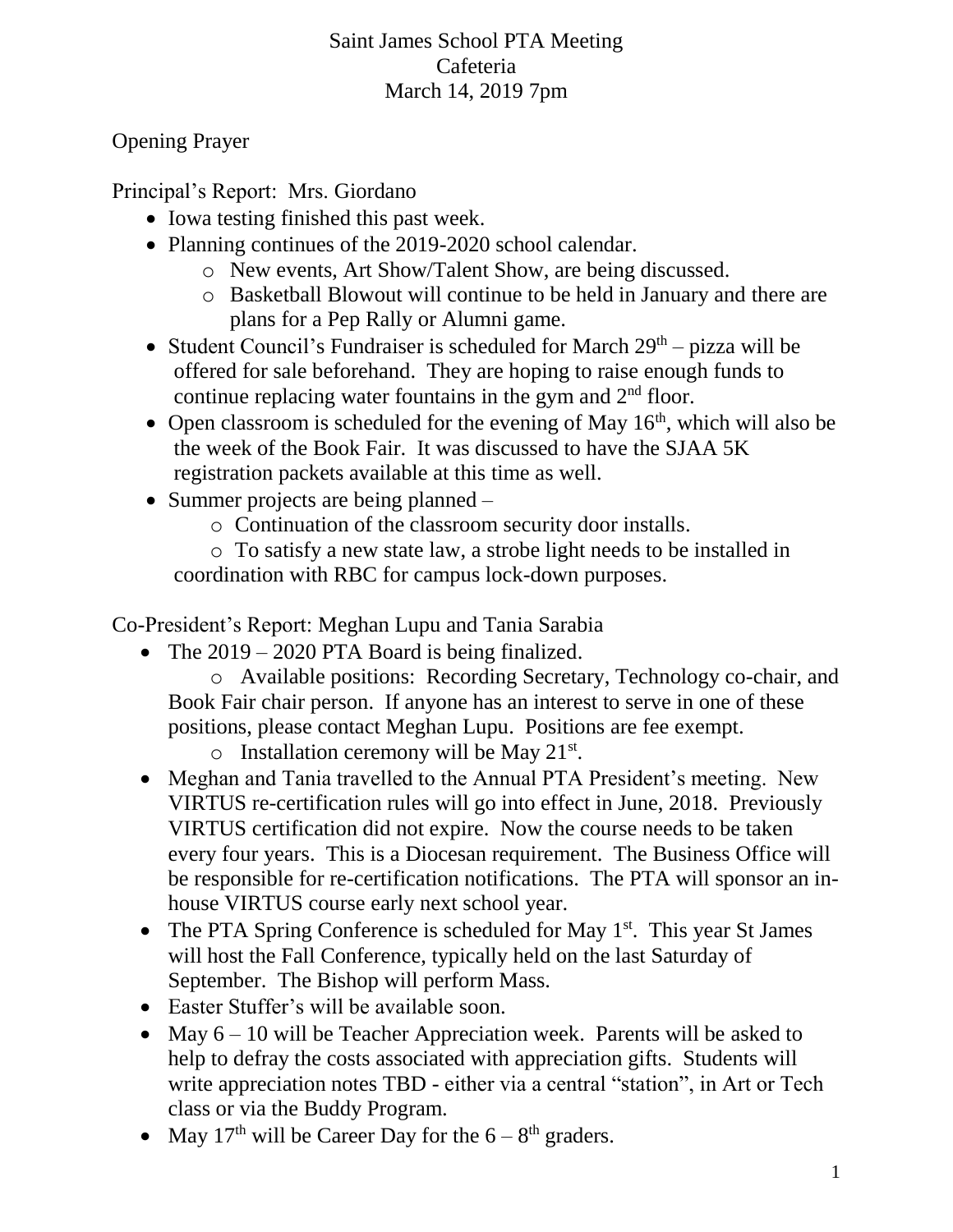- The June lunch/food fundraiser date is TBD.
- 8<sup>th</sup> Grade end of year breakfast will coincide with their Fun Day on June 3.

Co-Vice President's Report: Liz Sutphin

- April  $28<sup>th</sup>$  will be the Mother-Son Breakfast & Bowling event.
- Family Day at the Blue Claws is TBD.

Treasurer's Report: Jennifer Schimpf

• The current PTA financial balance is \$55,000 with final PFE commitments still outstanding.

Corresponding Secretary's Report: Marisa Saliga

• Thank you to the Polar Plunge corporate sponsors will be coordinated.

Recording Secretary's Report: Anita Esser

- Meeting notes from February were approved by Tania Sarabia and Travis Sutphin.
- Dates are still TBD for used uniform June drop off for  $8<sup>th</sup>$  grade and for the August set up & sale dates.

Marketing Report: Meghan Lupu for Molly Cimini

• Facebook marketing page will be transferred to the Business Office at the end of the next school year.

Hospitality Committee Report: Alina Fotache

- A Co-Chair for Hospitality is needed next year.
- Half-Day Bagel Days are finished for the year.

Technology Report: Susan Marino

• Mass dates are still TBD and will be announced when available.

Spirituality and Care Steps Report: Jennifer Marlin

- Box Top collection was quite successful with a profit of \$680 in total for the year.
- 6A was the winner for most collected and will be rewarded with a free dressdown day on April 17th.

PTA Family Commitment: Meghan Lupu for Gina Rahim

• Final notices were sent to the 115 families still owing for the commitment, which equals to about \$22,000 still due.

SJAA Report: Laura Shroba

• Spring sports have started, but unfortunately girl's softball did not have enough girls committed for a team this year.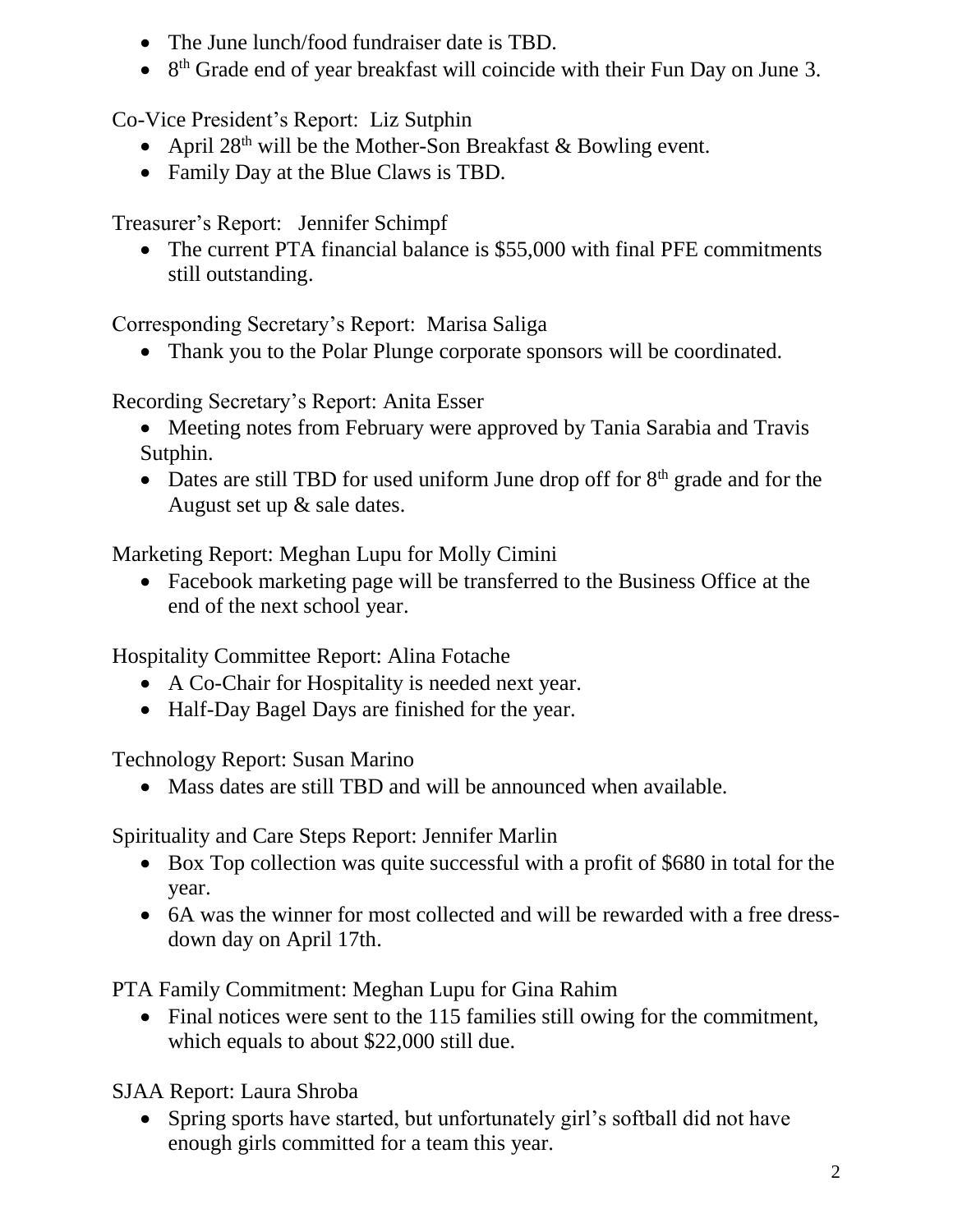• Registration for the 5K Run/Walk is ongoing.

Royals Report: Travis Sutphin

- March 28 is the next meeting at 7:30pm at The Brother's in Red Bank.
- A meeting with St. Mary's, who raised over \$50,000 for their Polar Plunge, is being arranged to share their successful formula.
- Travis suggested a Master Sponsor program for any vendor to advertise for all St. James events. It was discussed and decided to not extend fee exemption to in-house sponsors.

Fundraising & Special Events: Kira Nelson, Dana Franznick, Stephanie Christiano, Allie Morrison

- Ladies Night and Sweetheart Dance were very successful.
- Mother-Daughter Tea invitations have been sent out reminders are needed for early RSVPs to help manage the event.
- A \$300 budget was approved by Meghan Lupu and Laura Shroba for Dad's Day.
- This year's after school clubs were discussed in order to promote more interest for the higher grades – such as perhaps karate and dance.

o After school clubs may be a fundraiser next year vs an at-cost activity.

Open Discussion

- A tennis clinic for  $4 8$ <sup>th</sup> graders will be offered shortly to gauge interest in starting a future Club.
- After school Chess is still being discussed as well as fencing for the lower grades, however a parent is needed to help with instruction in order for a Club to be formed.

## **Next Meeting scheduled for April 10, 2019 – 8:15am**

## **Attendance**

| Principal                  |
|----------------------------|
| Co-President               |
| Co-President               |
| <b>Co-Vice President</b>   |
| Corresponding Secretary    |
| <b>Recording Secretary</b> |
| Treasurer                  |
| Spirituality/Care Steps    |
| Hospitality                |
| Technology                 |
| <b>SJAA</b>                |
| Royals Liaison             |
| Special Events/Fundraising |
| Special Events/Fundraising |
| Special Events/Fundraising |
|                            |